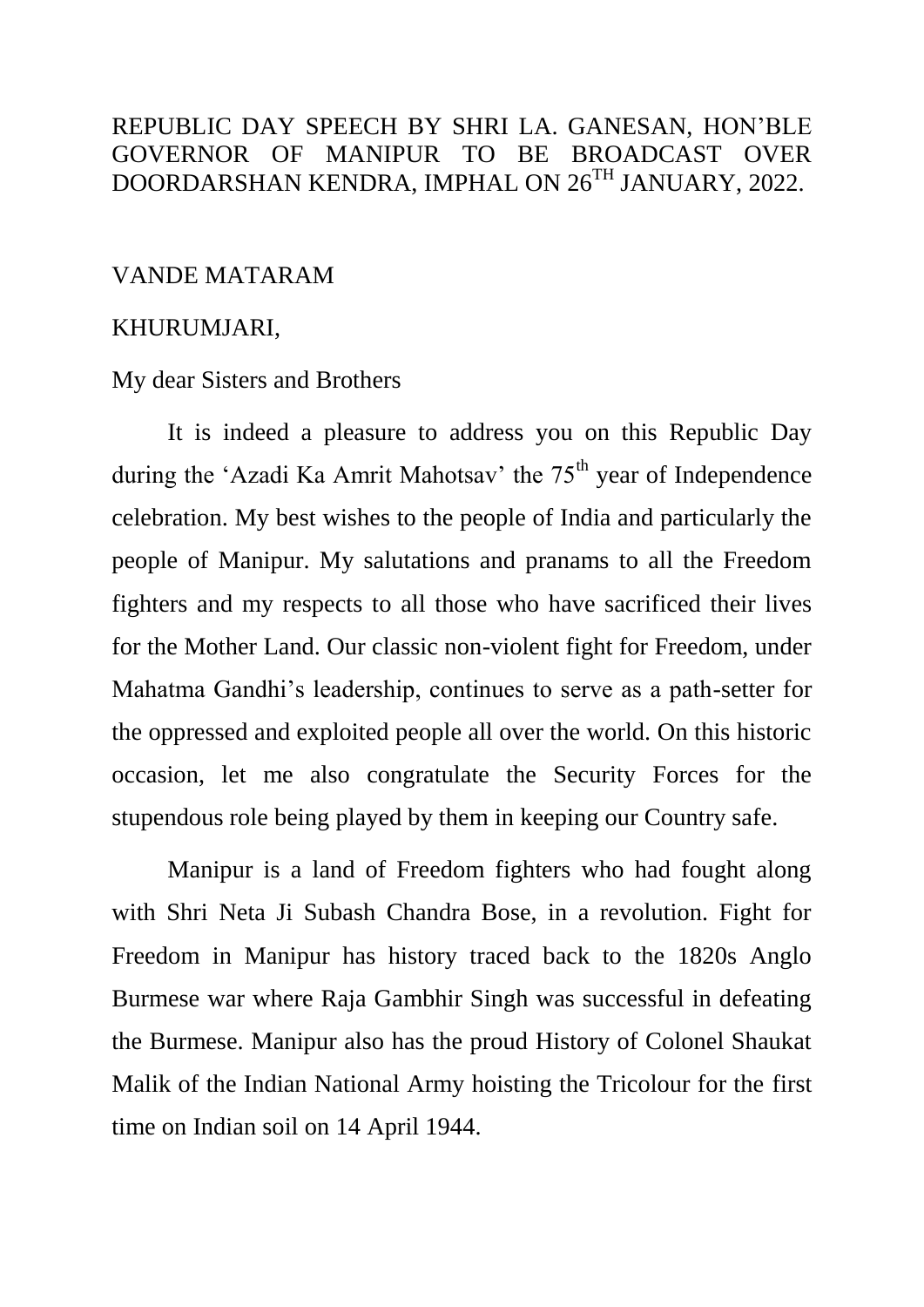There are many Freedom fighters in Manipur who have been recognized by the State but are not famous in other parts of the Country. During his speech, the Hon'ble Prime Minister Shri Narendra Modi has highlighted the sacrifice of all the Unsung heroes of the Nation and has requested all the people to make efforts to spread awareness about the Unsung heroes of the Nation. It is our duty to proudly speak about the Unsung heroes of Manipur like Bir Tikendrajit Singh, Rani Gaidinliu, Paona Brajabashi, etc and make them famous among the people in the other states in India.

On this Republic day, let us remember the efforts of the Author of our Constitution, Dr BR Ambedkar and thank all the members of the committee who had strived that every person in India should be given equal right and should be treated equally. It is our ardent duty to remember and pay respects to Shri Vallabhai Patel the Iron Man of India, without whom the 565 princely states would not have united into One Bharath. We are one in culture from time immemorial. Our Nation is one and though we have a fascinating unity amidst breathtaking diversity in Language, Religion, Customs and even in the Ethnic and Racial composition in our vast populace, we are united in One Culture. We must unite and take care that this Culture is well preserved and is delivered, safely, to our Next Generation. Let no force separate us. All of us, individually and collectively must be vigilant against these lurking disruptive forces.

 The COVID-19 pandemic has put the people of our State in untold miseries during the past two years. However, due to the sincere